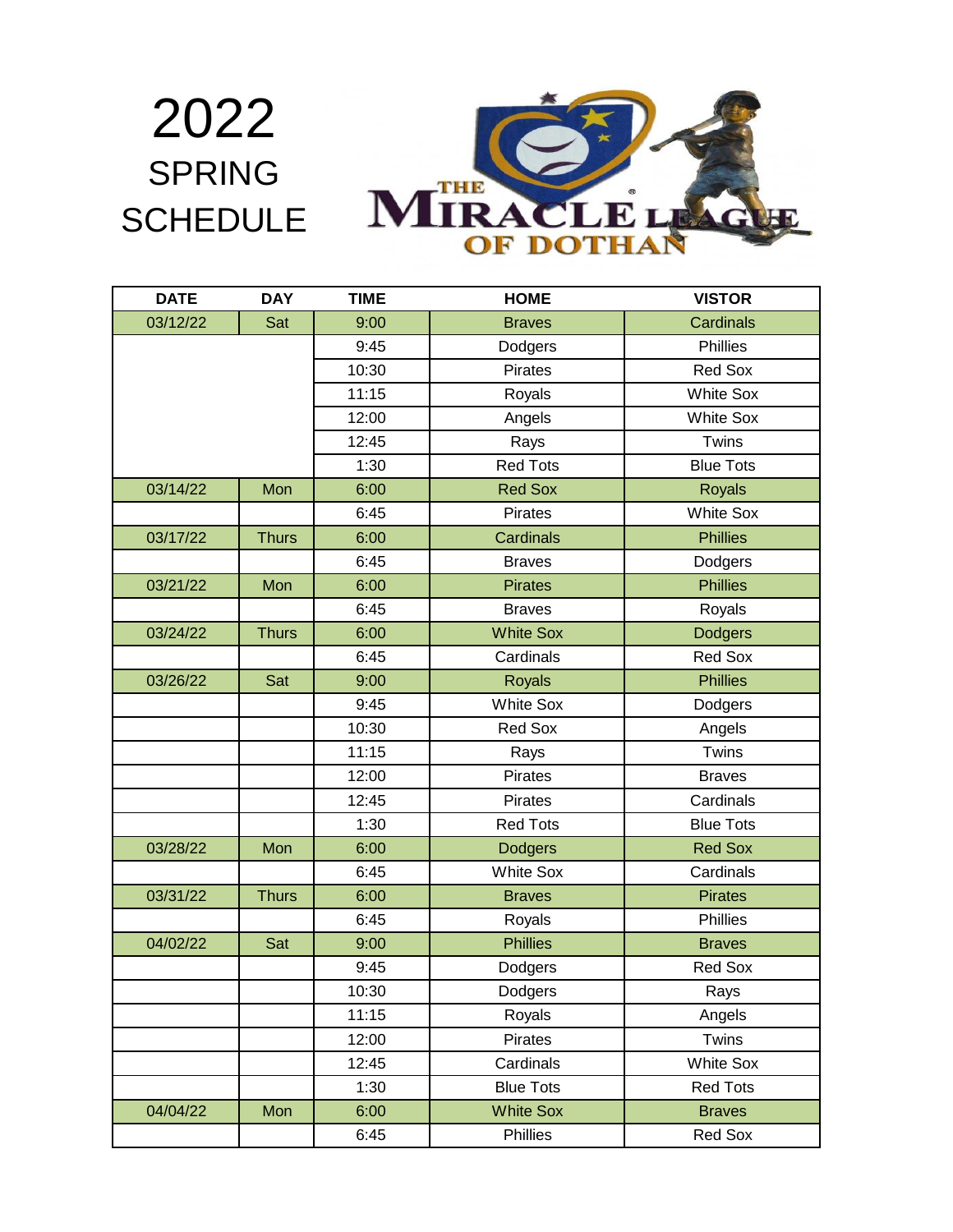| <b>DATE</b> | <b>DAY</b>   | <b>TIME</b> | <b>HOME</b>      | <b>VISTOR</b>    |
|-------------|--------------|-------------|------------------|------------------|
| 04/07/22    | <b>Thurs</b> | 6:00        | <b>Dodgers</b>   | <b>Royals</b>    |
|             |              | 6:45        | Pirates          | Cardinals        |
| 04/09/22    | Sat          | 9:00        | <b>Red Sox</b>   | <b>Braves</b>    |
|             |              | 9:45        | Royals           | Cardinals        |
|             |              | 10:30       | Twins            | Cardinals        |
|             |              | 11:15       | Angels           | Phillies         |
|             |              | 12:00       | Rays             | <b>White Sox</b> |
|             |              | 12:45       | Dodgers          | Pirates          |
|             |              | 1:30        | <b>Red Tots</b>  | <b>Blue Tots</b> |
| 04/11/22    | Mon          | 6:00        | Cardinals        | <b>Dodgers</b>   |
|             |              | 6:45        | Royals           | Pirates          |
| 04/14/22    | <b>Thurs</b> | 6:00        | <b>Phillies</b>  | <b>Braves</b>    |
|             |              | 6:45        | <b>Red Sox</b>   | <b>White Sox</b> |
| 04/16/22    | Sat          | 9:00        | Cardinals        | <b>Dodgers</b>   |
|             |              | 9:45        | Royals           | <b>Braves</b>    |
|             |              | 10:30       | Royals           | Angels           |
|             |              | 11:15       | Pirates          | Rays             |
|             |              | 12:00       | <b>White Sox</b> | Twins            |
|             |              | 12:45       | Phillies         | Red Sox          |
|             |              | 1:30        | <b>Blue Tots</b> | <b>Red Tots</b>  |
| 04/18/22    | Mon          | 6:00        | <b>Phillies</b>  | <b>White Sox</b> |
|             |              | 6:45        | Red Sox          | <b>Braves</b>    |
| 04/21/22    | <b>Thur</b>  | 6:00        | <b>Royals</b>    | Cardinals        |
|             |              | 6:45        | Dodgers          | Pirates          |
| 04/23/22    | Sat          | 9:00        | Royals           | <b>Red Sox</b>   |
|             |              | 9:45        | Phillies         | Red Sox          |
|             |              | 10:30       | <b>Braves</b>    | Rays             |
|             |              | 11:15       | Cardinals        | Angels           |
|             |              | 12:00       | Dodgers          | Twins            |
|             |              | 12:45       | Pirates          | <b>White Sox</b> |
|             |              | 1:30        | <b>Red Tots</b>  | <b>Blue Tots</b> |
| 04/25/22    | Mon          | 6:00        | <b>Pirates</b>   | <b>Red Sox</b>   |
|             |              | 6:45        | White Sox        | Royals           |
| 04/28/22    | Thur         | 6:00        | <b>Dodgers</b>   | <b>Phillies</b>  |
|             |              | 6:45        | <b>Braves</b>    | Cardinals        |
| 04/30/22    | Sat          | 9:00        | <b>Dodgers</b>   | <b>Royals</b>    |
|             |              | 9:45        | <b>White Sox</b> | Phillies         |
|             |              | 10:30       | Cardinals        | Phillies         |
|             |              | 11:15       | Rays             | Pirates          |
|             |              | 12:00       | Angels           | Red Sox          |
|             |              | 12:45       | Twins            | <b>Braves</b>    |
|             |              | 1:30        | <b>Blue Tots</b> | <b>Red Tots</b>  |